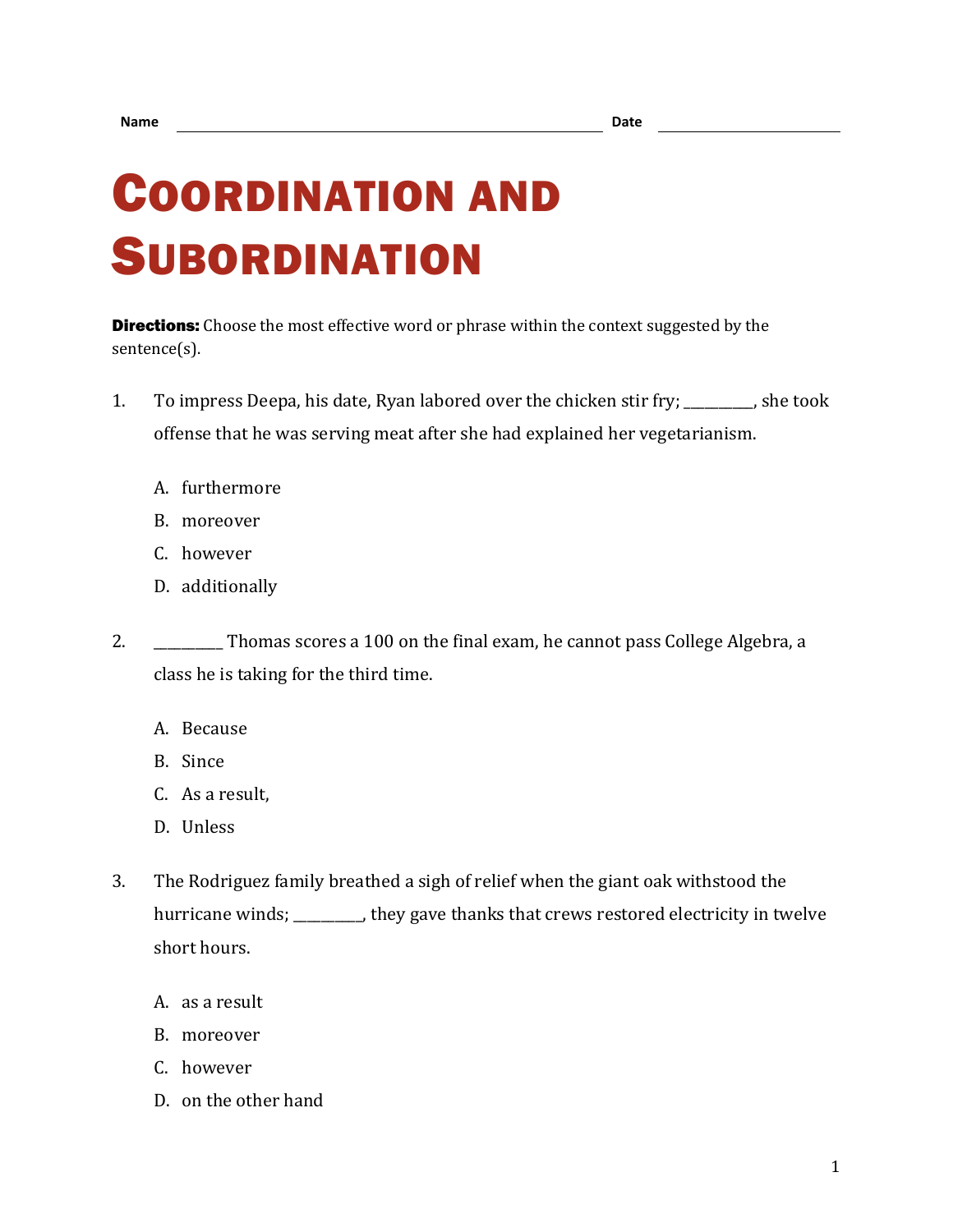- 4. Mackenzie's clarinet squealed like a startled puppy, \_\_\_\_\_\_\_\_\_\_ she hadn't practiced in weeks.
	- A. because
	- B. for
	- C. since
	- D. unless
- 5. \_\_\_\_\_\_\_\_\_\_ Grandma tasted the spaghetti sauce, she declared that it needed more basil and salt.
	- A. Unless
	- B. Although
	- C. Whereas
	- D. After

**Directions:** Choose the sentence that expresses the thought most clearly and effectively and that has no errors in structure.

## 6.

- A. We decided to skip breakfast, for a spider crawled out of the cereal box.
- B. We decided to skip breakfast, and a spider crawled out of the cereal box.
- C. We decided to skip breakfast, so a spider crawled out of the cereal box

## 7.

- A. Madison and I decided to eat ice cream for dinner so that we had burned enough calories earlier at the gym.
- B. Madison and I decided to eat ice cream for dinner because we had burned enough calories earlier at the gym.
- C. Although Madison and I decided to eat ice cream for dinner, we had burned enough calories earlier at the gym.